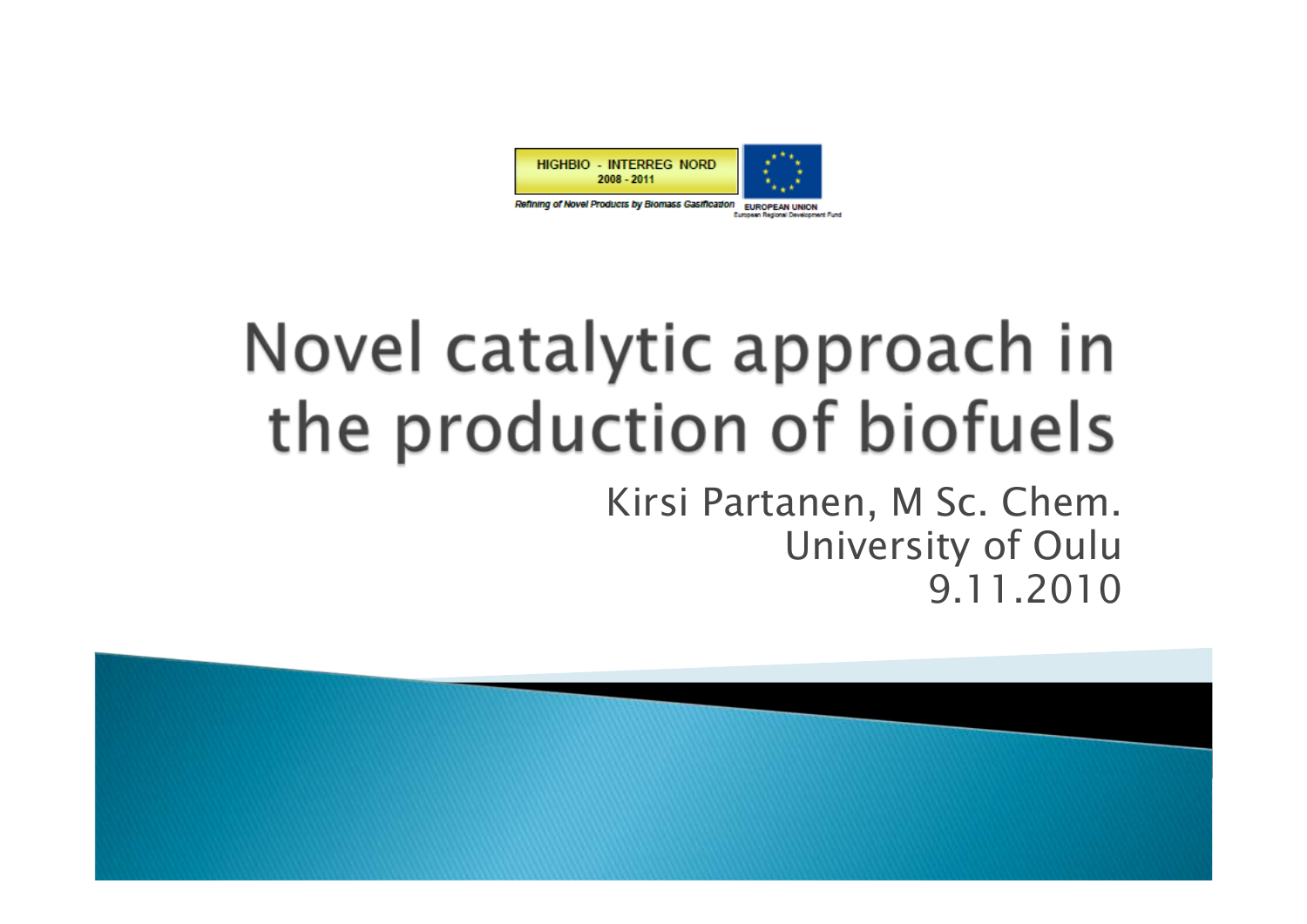## Introduction

- Conversion of biomasses into biofuels
	- Biofuels
	- Pathways from biomass into biofuels
		- Utilization of biosyngas
		- **Fermentation of alcohols**
		- Catalytic conversion of biomasses
- Catalytic conversion of sugars into furfurals DMF as a biofuel
- Conclusions

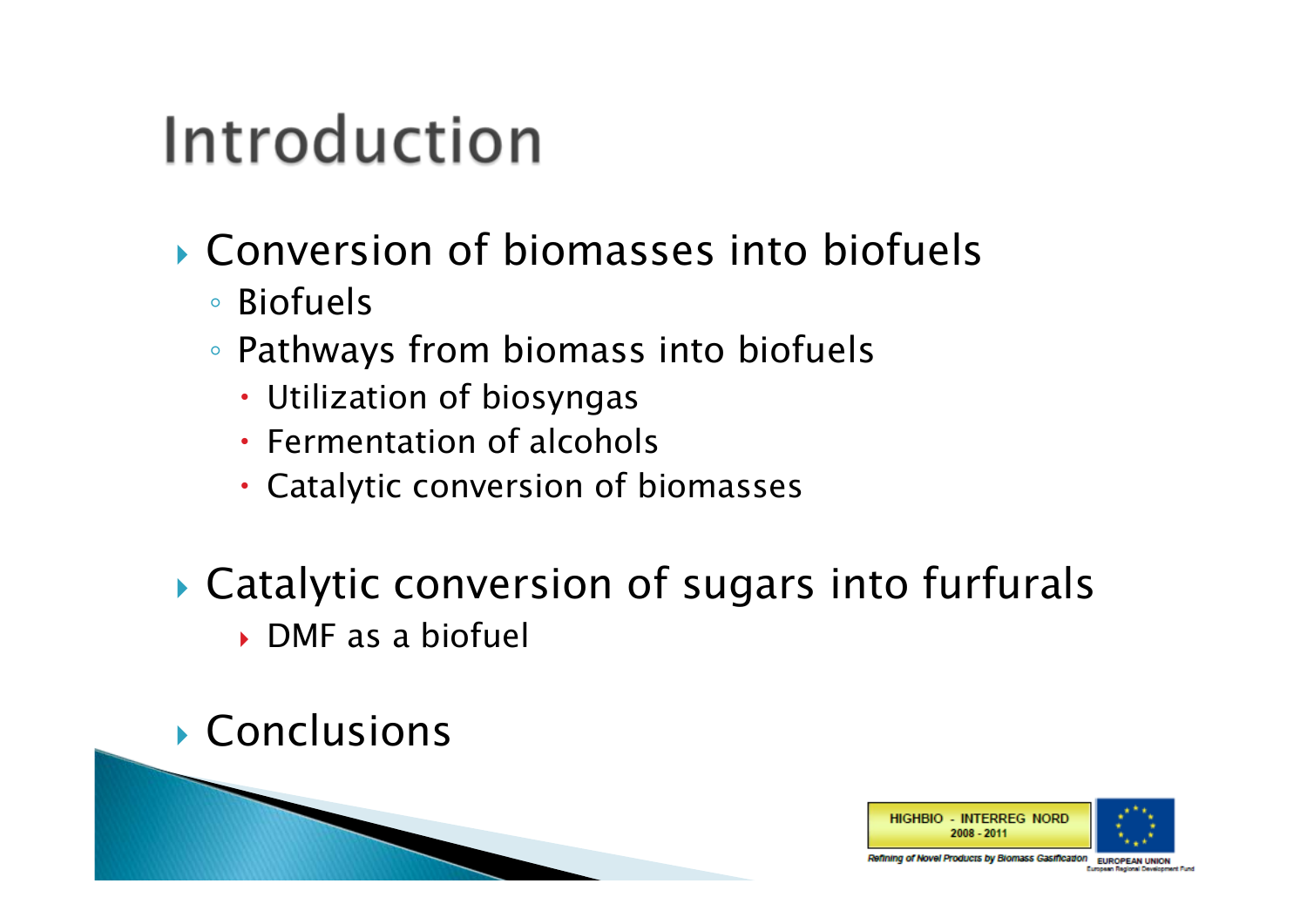## **Biofuels**

 Ethanol production by fermentation Biodiesels

- DME
- FT Diesel

 Butanol Furfurals and furans

| <b>Fuel</b> | <b>Energy</b><br>density<br>(MJ/I) | <b>RON*</b> |
|-------------|------------------------------------|-------------|
| Gasoline    | 32                                 | $91 - 99$   |
| Diesel      | 35,5                               |             |
| Ethanol     | 19,6                               | 130         |
| Butanol     | 29,2                               | 96          |
| <b>DMF</b>  | 30                                 | 119         |

RON = Research octane number



Refining of Novel Products by Biomass Gasification

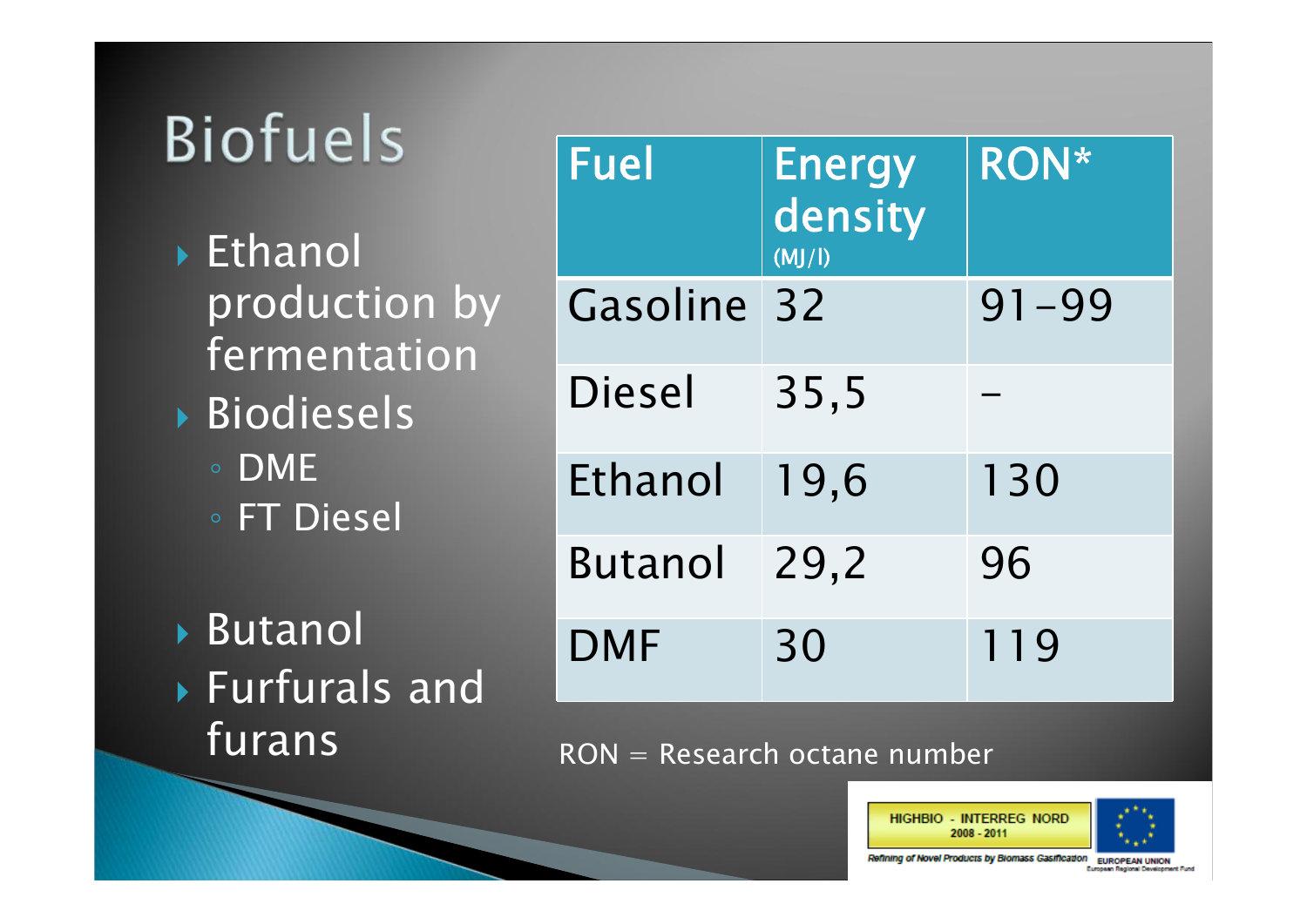

Refining of Novel Products by Biomass Gasification **EUROPEAN UNIO**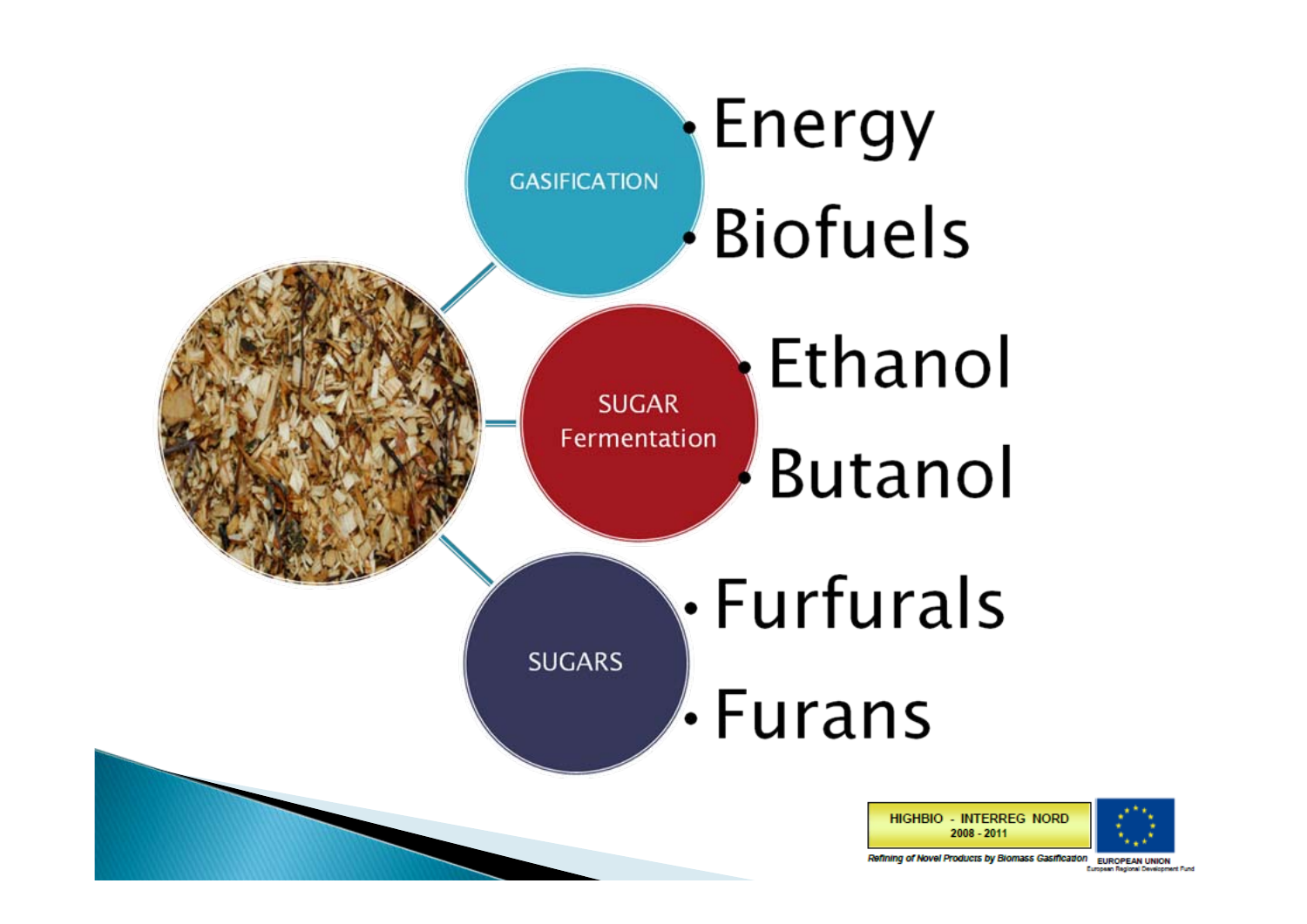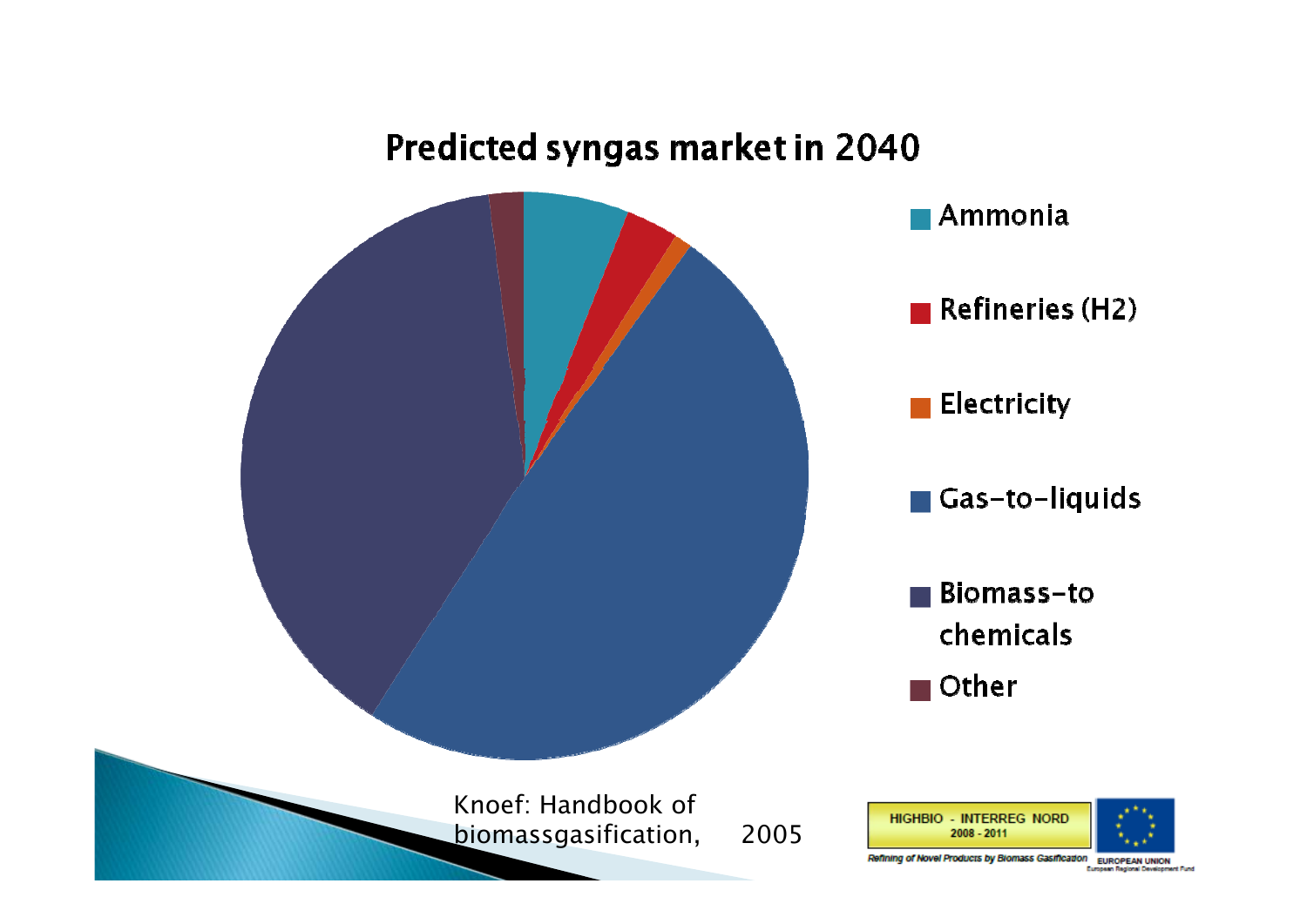## Utilization of biosyngas

- Main application of product gas is direct or indirect combustion to generate power and heat
	- $\bullet$  Energy content of syngas (H<sub>2</sub>, CO) ~ 50 % of complex composition
		- Economical reasons
- Other applications are catalytic methods:
	- Ammonia synthesis
	- Gas-To-Liquids synthesis
		- Fischer-Tropch (FT)
		- Methanol
		- Mixed alcohol

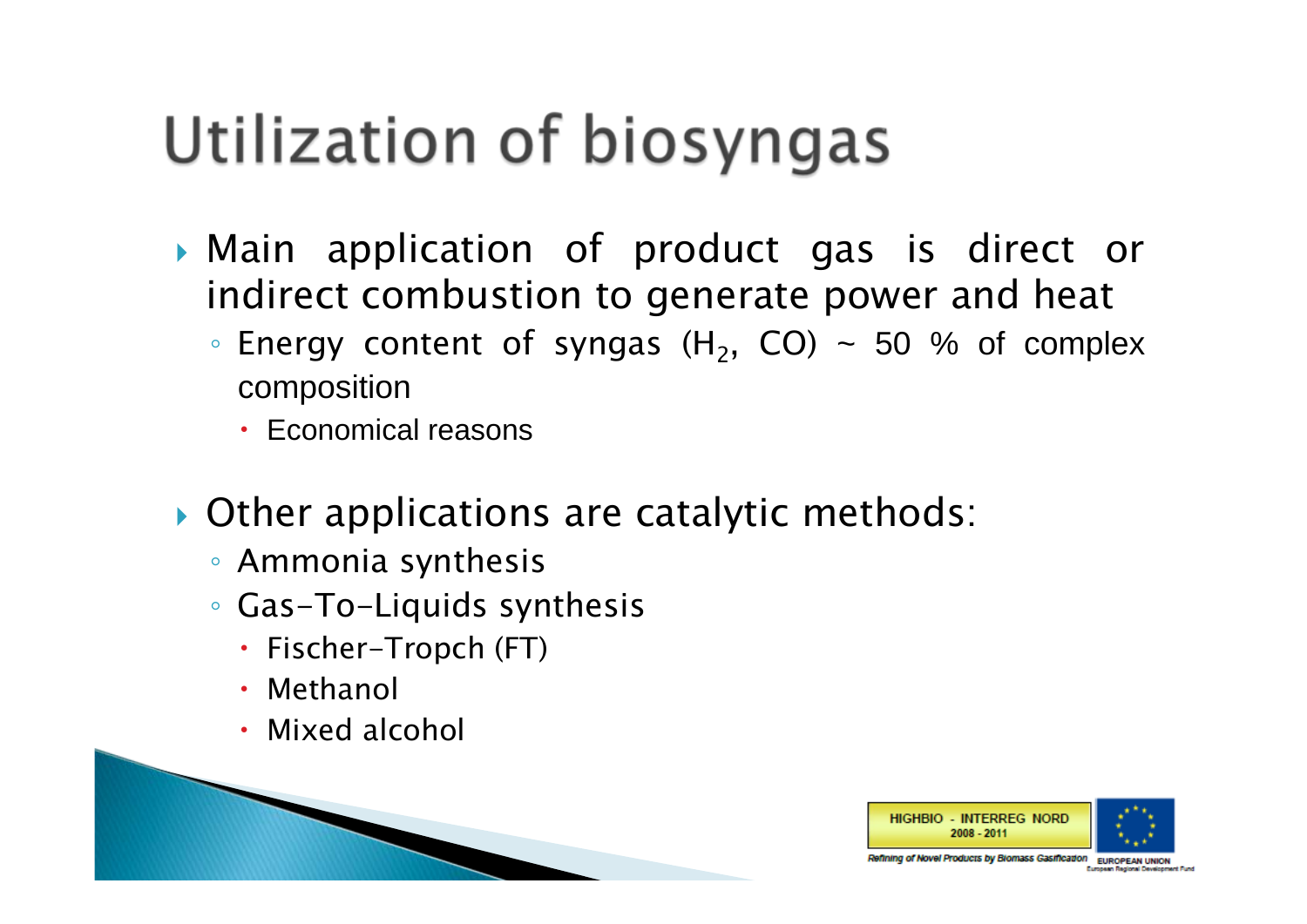

**HIGHBIO - INTERREG NORD** 

Refining of Novel Products by Biomass Gastiication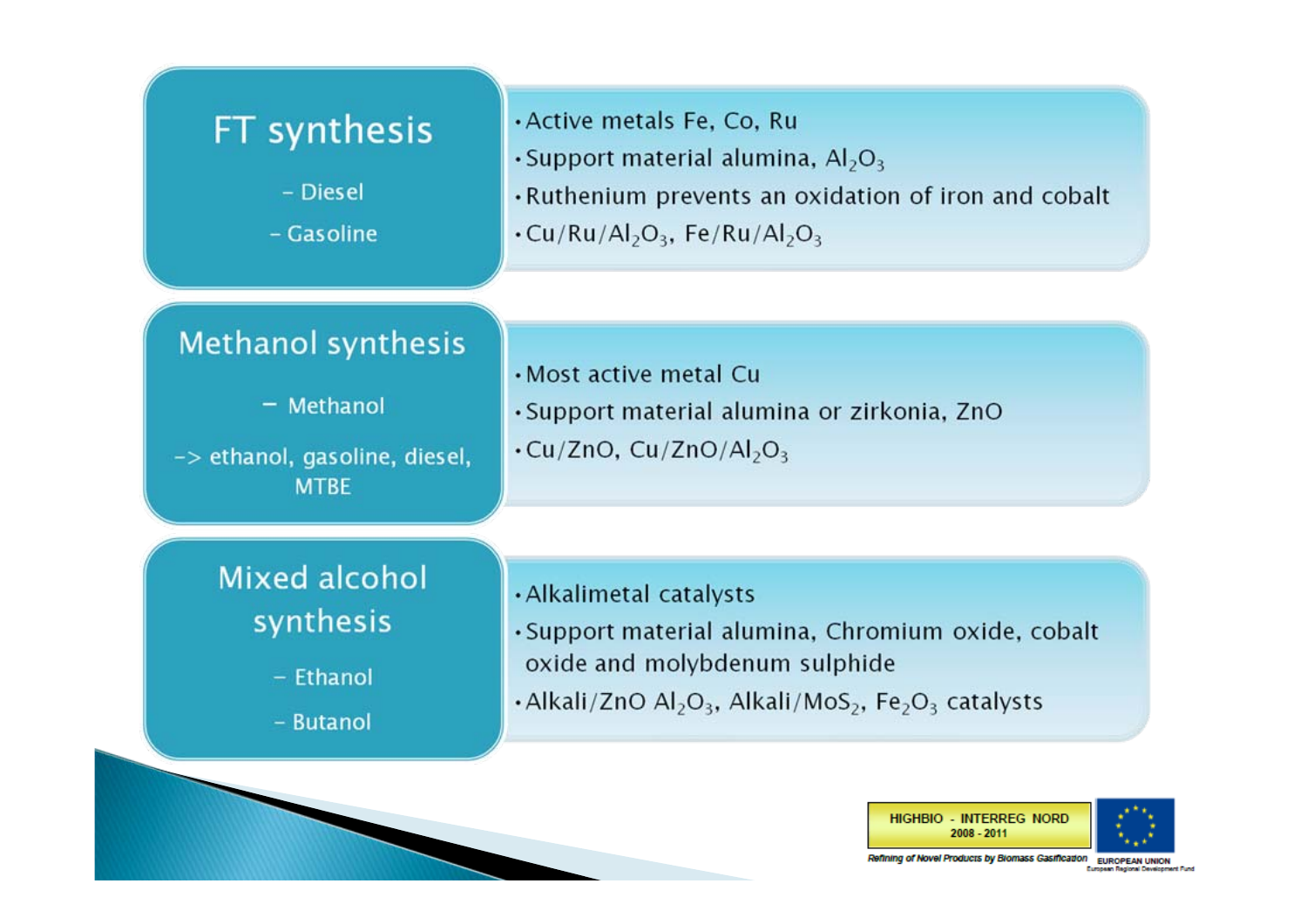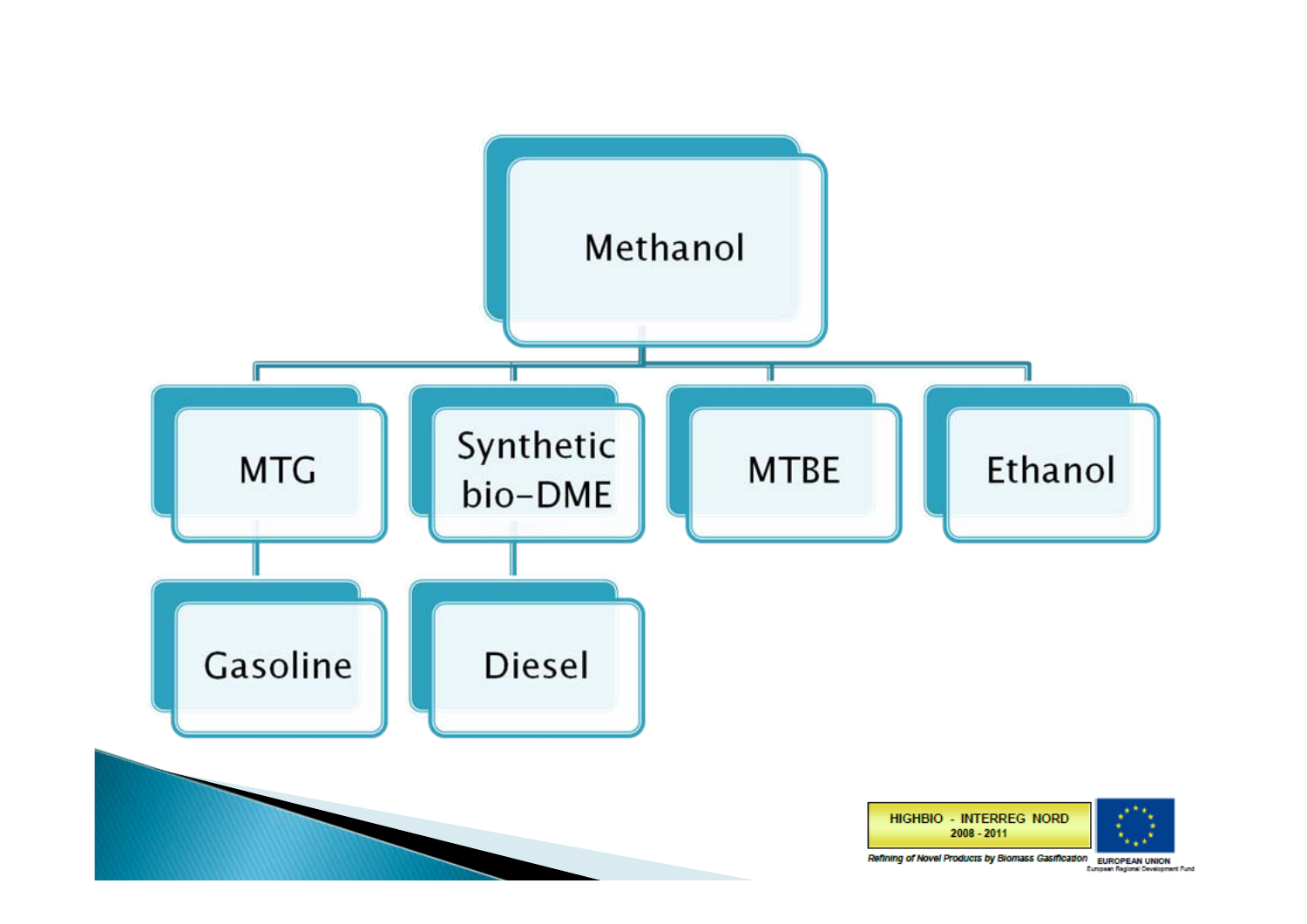### Biofuels from biomasses



Refining of Novel Products by Bromass Gastrication EUROPEAN UNION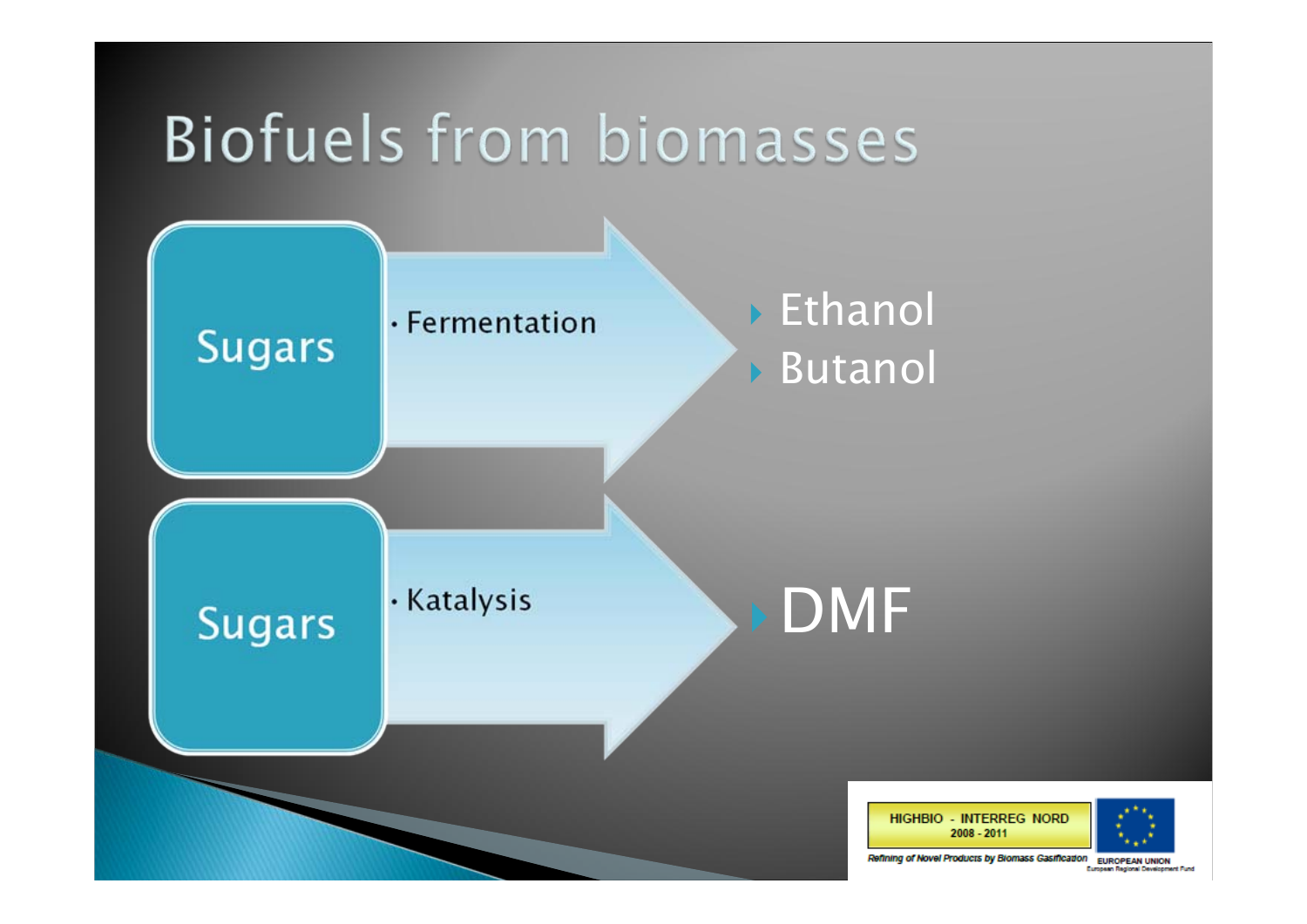## Alcohol fermentation

- $\blacktriangleright$  Enzyme catalysis
- **Ethanol** fermentation most commonly used
- ▶ **Butanol** has great advantages over ethanol
	- --◦ Higher energy density
	- Lower solubility
		- Less corrosive!
	- Lower vapour density
	- Commercial processes in 5 to 10 years from now
	- Lower productivity
		- Butanol toxic to enzymes
		- Only  $\mathsf{C}_6$  sugars
		- Genetic manipulation of enzymes highly developing area!



Products by Biomass Gastication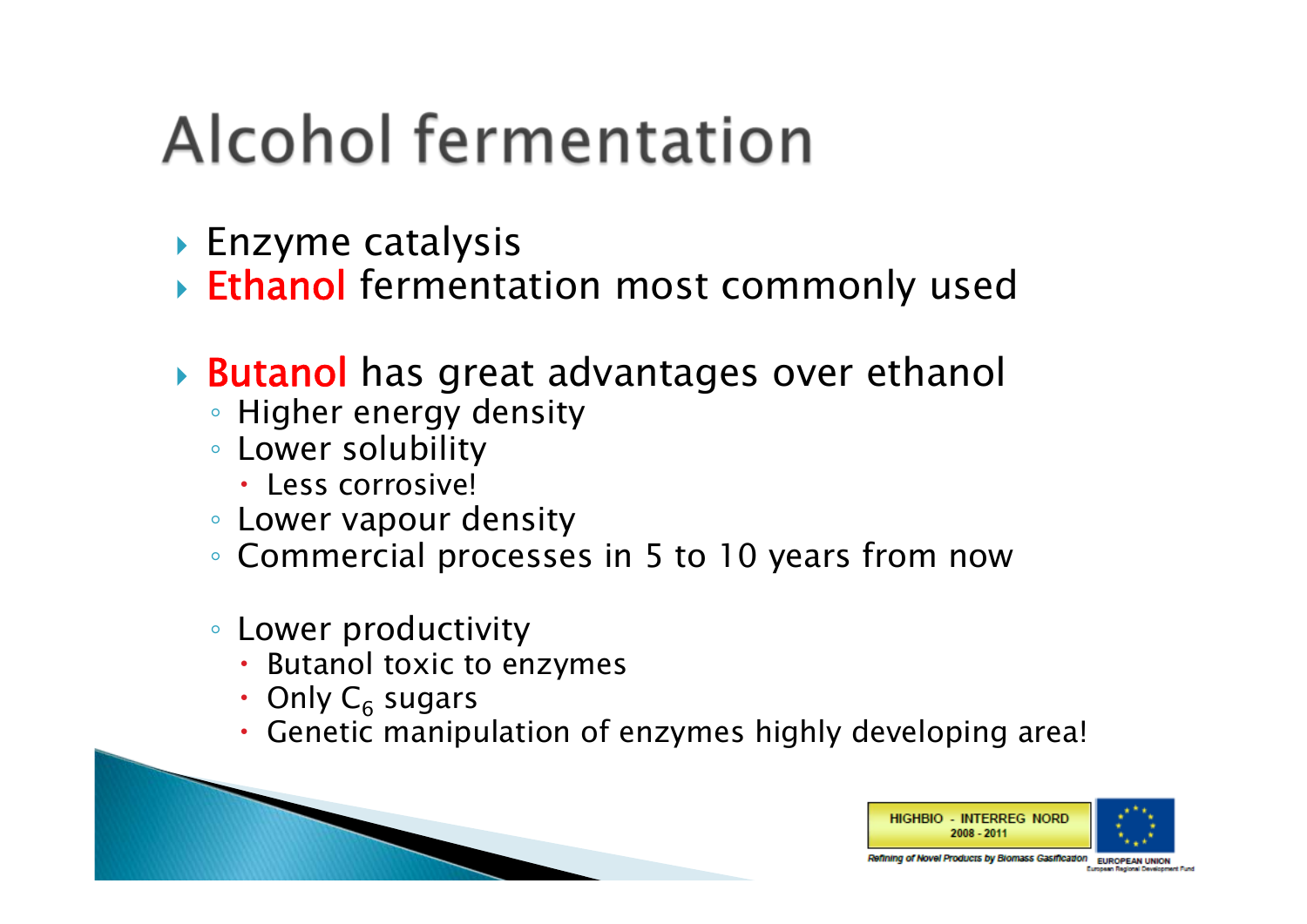#### Catalytic conversion of sugars: **HMF**



Boisen, A. et al. Chem. Eng. Res. Des, 2009, 87, 9, 1318



Refining of Novel Products by Biomass Gasification EUROPEAN UNION

European Regional Development Fund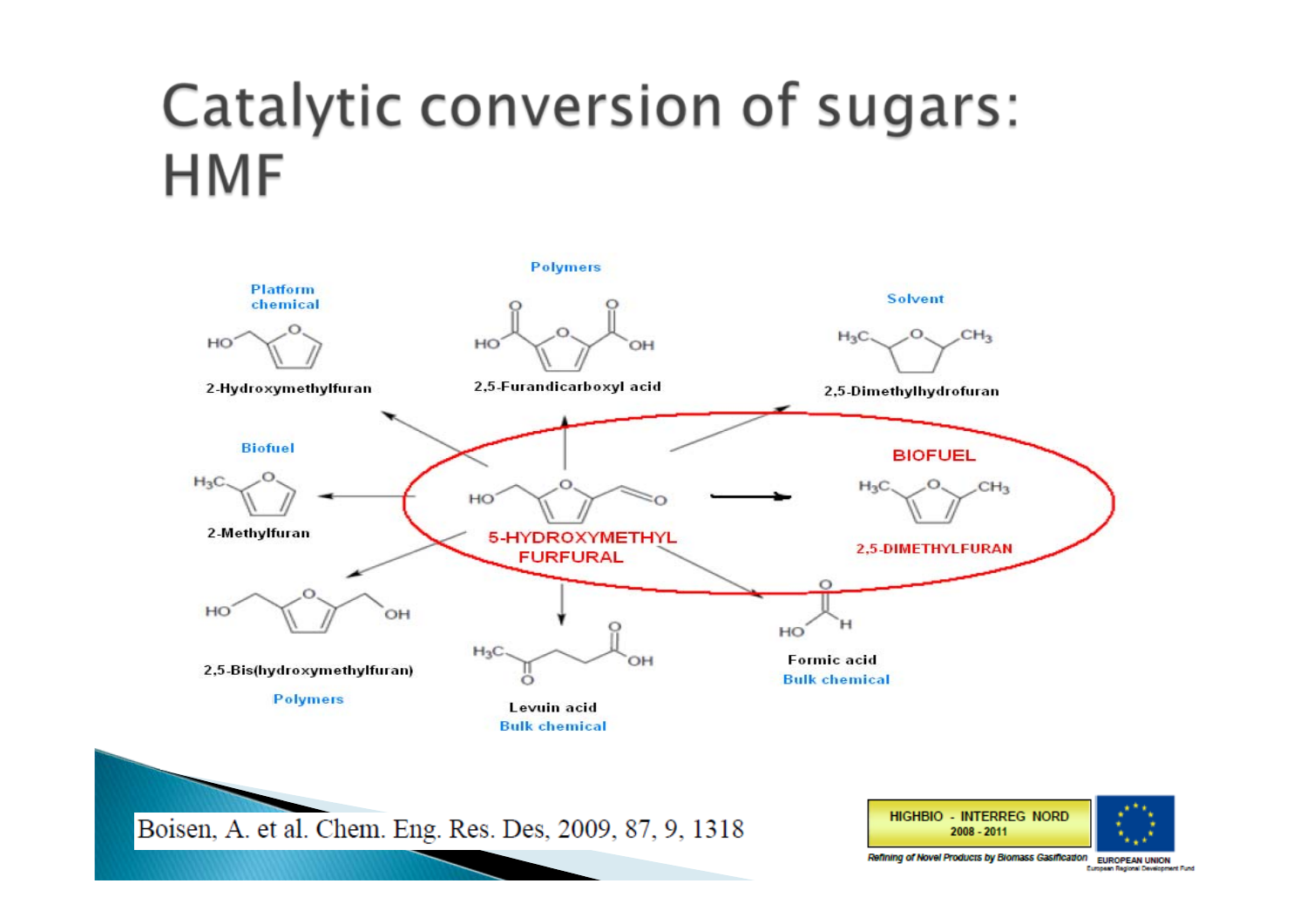#### Catalytic conversion of sugars into **HMF and DMF**



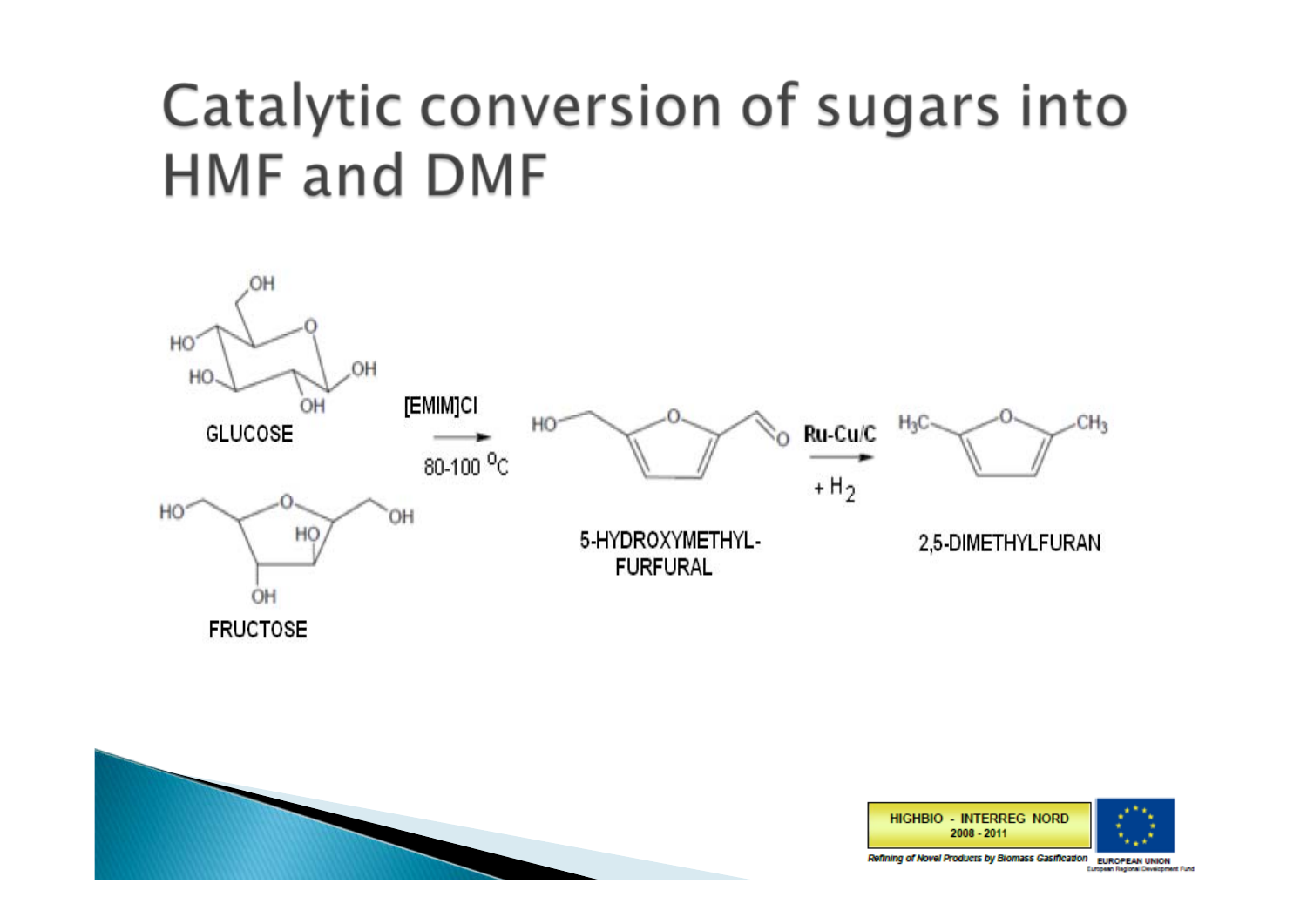### DMF as a fuel

- DMF has great advantages over ethanol
	- Higher energy density
	- Low solubility in water
		- Less corrosive!
	- Not examined in vehicles yet (corrosion, ...?)
- ▶ Processes not yet complete
- A lot of research, a lot of potential
- Commercial processes in 10 years from now?

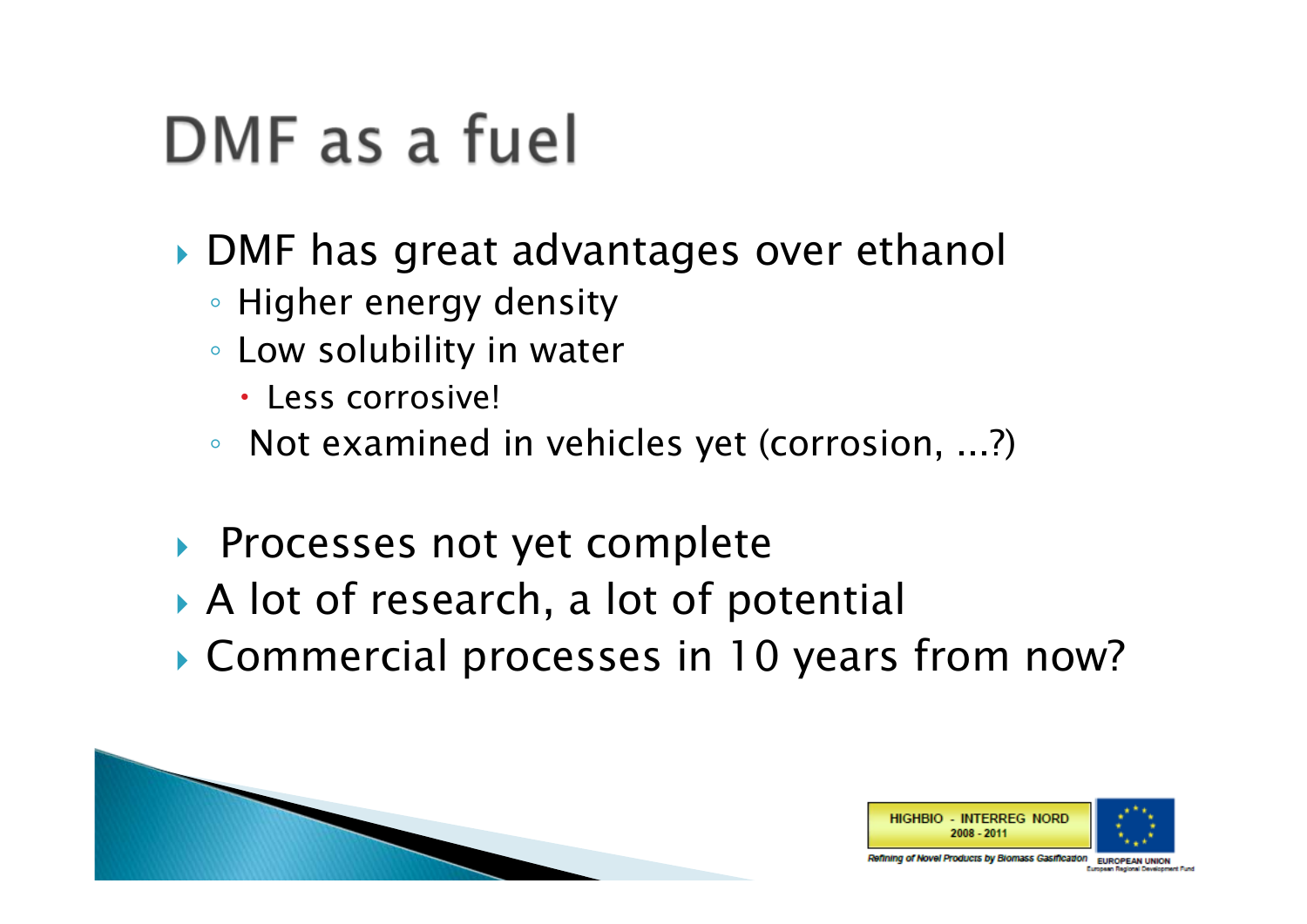## Conclusions

- Recent research focused to use waste materials, leftovers and byproducts
- Biorefineries can be converted to biofuels using enzymatic catalysis, heterogeneous catalysis and by combusting biomaterials from syngas to biofuels
- Commercial biofuels ethanol and biodiesel
- Competitive biofuels in 5-10 years
	- Higher alcohols
	- DMF
	- Other?